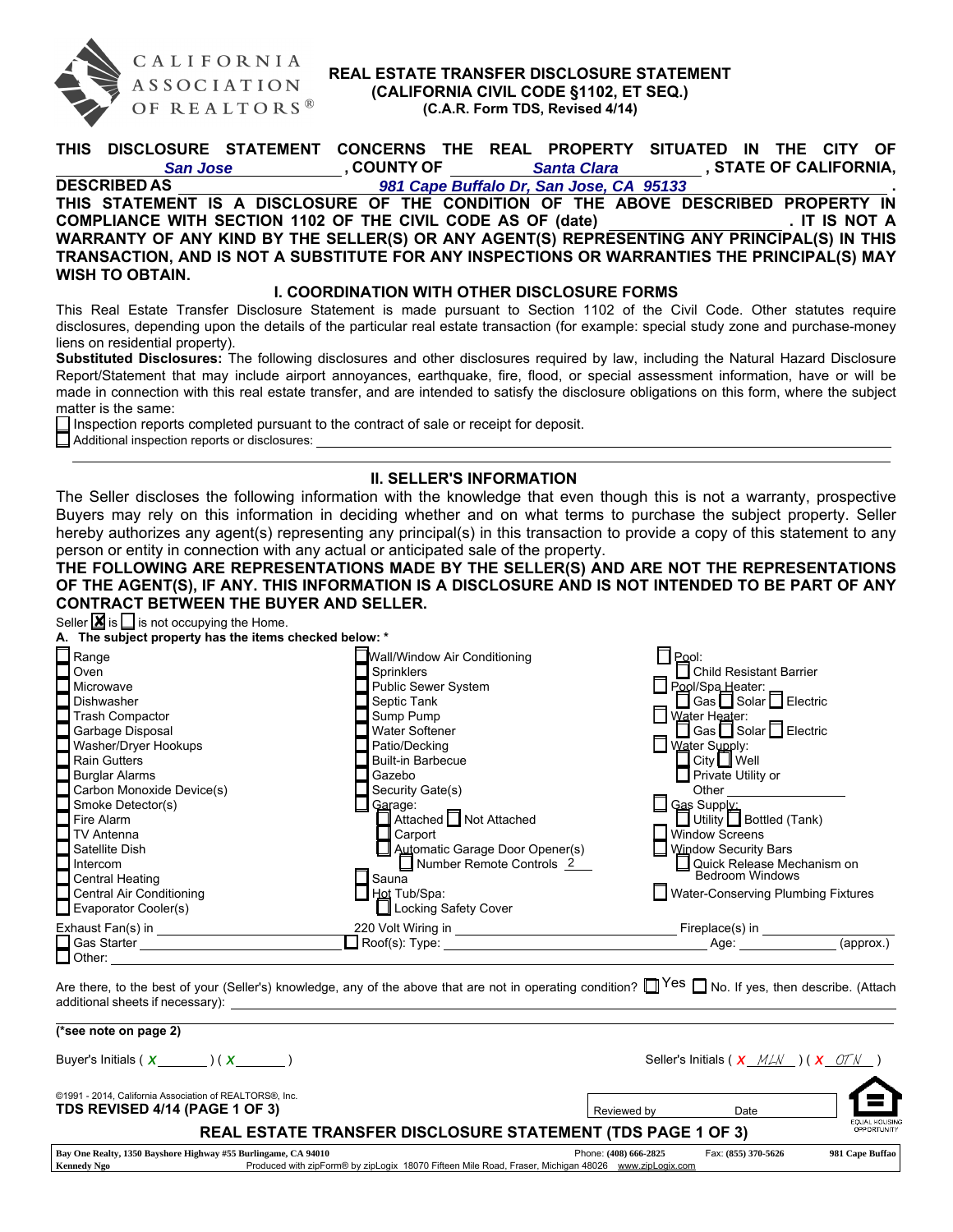|  |  | Property Address: 981 Cape Buffalo Dr. San Jose, CA 95133 |  |  |  | Date: |
|--|--|-----------------------------------------------------------|--|--|--|-------|
|--|--|-----------------------------------------------------------|--|--|--|-------|

| <b>B.</b> Are you (Seller) aware of any significant defects/malfunctions in any of the following? $\Box$ Yes $\boxtimes$ No. If yes, check appropriate                                                                           |
|----------------------------------------------------------------------------------------------------------------------------------------------------------------------------------------------------------------------------------|
| space(s) below.                                                                                                                                                                                                                  |
| □ Interior Walls ■ Ceilings ■ Floors ■ Exterior Walls ■ Insulation ■ Roof(s) ■ Windows ■ Doors ■ Foundation ■ Slab(s)<br>■ Driveways ■ Sidewalks ■ Walls/Fences ■ Electrical Systems ■ Plumbing/Sewers/Septics ■ Other Structura |
|                                                                                                                                                                                                                                  |
| (Describe:                                                                                                                                                                                                                       |
|                                                                                                                                                                                                                                  |
| If any of the above is checked, explain. (Attach additional sheets if necessary.):                                                                                                                                               |

\*Installation of a listed appliance, device, or amenity is not a precondition of sale or transfer of the dwelling. The carbon monoxide device, garage door opener, or child-resistant pool barrier may not be in compliance with the safety standards relating to, respectively, carbon monoxide device standards of Chapter 8 (commencing with Section 13260) of Part 2 of Division 12 of, automatic reversing device standards of Chapter 12.5 (commencing with Section 19890) of Part 3 of Division 13 of, or the pool safety standards of Article 2.5 (commencing with Section 115920) of Chapter 5 of Part 10 of Division 104 of, the Health and Safety Code. Window security bars may not have quick-release mechanisms in compliance with the 1995 edition of the California Building Standards Code. Section 1101.4 of the Civil Code requires all single-family residences built on or before January 1, 1994, to be equipped with water-conserving plumbing fixtures after January 1, 2017. Additionally, on and after January 1, 2014, a single-family residence built on or before January 1, 1994, that is altered or improved is required to be equipped with water-conserving plumbing fixtures as a condition of final approval. Fixtures in this dwelling may not comply with section 1101.4 of the Civil Code.

C. Are you (Seller) aware of any the following:

|    | 1. Substances, materials, or products which may be an environmental hazard such as, but not limited to, asbestos,                                   |
|----|-----------------------------------------------------------------------------------------------------------------------------------------------------|
|    | formaldehyde, radon gas, lead-based paint, mold, fuel or chemical storage tanks, and contaminated soil or water                                     |
|    | $\Box$ Yes $\boxtimes$ No                                                                                                                           |
|    | 2. Features of the property shared in common with adjoining landowners, such as walls, fences, and driveways,                                       |
|    | $\Box$ Yes $\boxtimes$ No<br>whose use or responsibility for maintenance may have an effect on the subject property $\ldots \ldots \ldots \ldots$   |
|    | TYes <b>X</b> No<br>3. Any encroachments, easements or similar matters that may affect your interest in the subject property $\ldots \ldots \ldots$ |
| 4. | TYes <b>∏N</b> o<br>Room additions, structural modifications, or other alterations or repairs made without necessary permits.                       |
| 5. | <b>Π</b> Yes <b>反</b> No<br>Room additions, structural modifications, or other alterations or repairs not in compliance with building codes         |
| 6. | $\blacksquare$ Yes $\blacksquare$ No                                                                                                                |
|    | $\blacksquare$ Yes $\blacksquare$ No                                                                                                                |
|    | $\prod$ Yes $\overline{\mathbf{M}}$ No                                                                                                              |
| 9. | Yes <mark>∏</mark> No<br>Major damage to the property or any of the structures from fire, earthquake, floods, or landslides                         |
|    | $\Box$ Yes $\overline{\mathbf{x}}$ No                                                                                                               |
|    | MYes <b>⊠</b> No                                                                                                                                    |
|    | $\blacksquare$ Yes $\blacksquare$ No                                                                                                                |
|    | $\Box$ Yes $\overline{\mathbf{X}}$ No<br>13. Homeowners' Association which has any authority over the subject property                              |
|    | 14. Any "common area" (facilities such as pools, tennis courts, walkways, or other areas co-owned in undivided                                      |
|    | ヿYes <b>ӯ</b> No                                                                                                                                    |
|    | <b>□Yes 闵No</b>                                                                                                                                     |
|    | 16. Any lawsuits by or against the Seller threatening to or affecting this real property, claims for damages by the                                 |
|    | Seller pursuant to Section 910 or 914 threatening to or affecting this real property, claims for breach of warranty                                 |
|    | pursuant to Section 900 threatening to or affecting this real property, or claims for breach of an enhanced                                         |
|    | protection agreement pursuant to Section 903 threatening to or affecting this real property, including any lawsuits                                 |
|    | or claims for damages pursuant to Section 910 or 914 alleging a defect or deficiency in this real property or                                       |
|    | "common areas" (facilities such as pools, tennis courts, walkways, or other areas co-owned in undivided interest                                    |
|    | $\Box$ Yes $\boxtimes$ No                                                                                                                           |
|    | If the answer to any of these is yes, explain. (Attach additional sheets if necessary.):                                                            |
|    |                                                                                                                                                     |

D. 1. The Seller certifies that the property, as of the close of escrow, will be in compliance with Section 13113.8 of the Health and Safety Code by having operable smoke detector(s) which are approved, listed, and installed in accordance with the State Fire Marshal's regulations and applicable local standards.

2. The Seller certifies that the property, as of the close of escrow, will be in compliance with Section 19211 of the Health and Safety Code by having the water heater tank(s) braced, anchored, or strapped in place in accordance with applicable law.

Buyer's Initials ( ) ( ) Seller's Initials ( ) ( ) *X X X X MLN OTN*



TDS REVISED 4/14 (PAGE 2 OF 3) Reviewed by Date

REAL ESTATE TRANSFER DISCLOSURE STATEMENT (TDS PAGE 2 OF 3)

Produced with zipForm® by zipLogix 18070 Fifteen Mile Road, Fraser, Michigan 48026 www.zipLogix.com

**981 Cape Buffao**